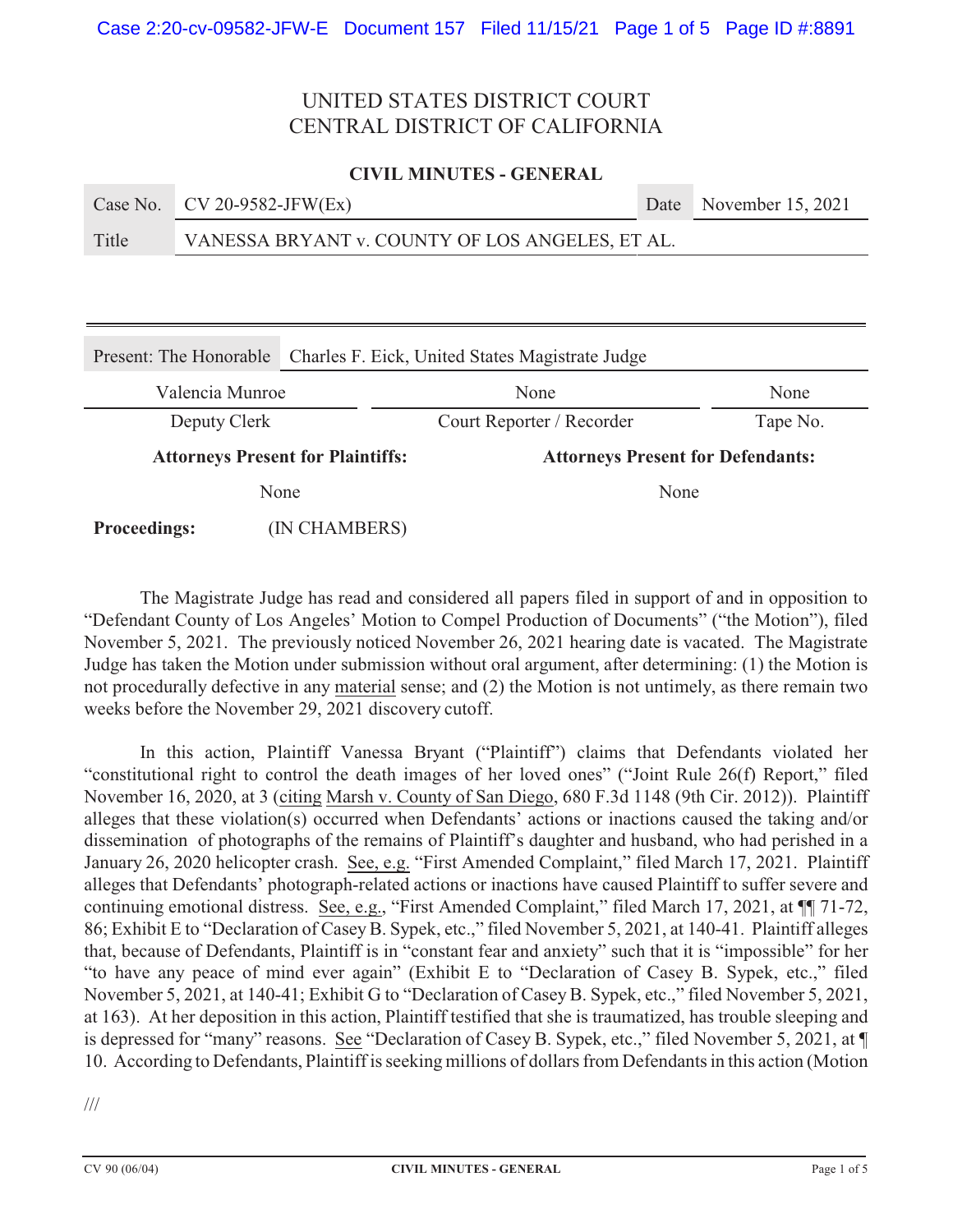## **CIVIL MINUTES - GENERAL**

|       | Case No. $CV 20-9582-JFW(EX)$                   |  | Date November 15, 2021 |
|-------|-------------------------------------------------|--|------------------------|
| Title | VANESSA BRYANT v. COUNTY OF LOS ANGELES, ET AL. |  |                        |

at 8). The only basis for any monetary recovery in this action would be Plaintiff's allegedly profound emotional distress, to the extent Defendants' photograph-related actions or inactions proximately caused such distress.

Defendants state that they sympathize with Plaintiff for her grief at the tragic loss of her daughter and husband, and Defendants assertedly "do[ ] not in any way minimize or dispute her suffering from that loss" (Motion at 8). However, Defendants do dispute whether Defendants' photograph-related actions or inactions proximately caused the allegedly severe and continuing emotional distress for which Plaintiff seeks monetary compensation in this action. Indeed, Defendants allege that "there has been no damage in any amount, manner, or at all by reason of any act alleged against the Defendants . . ." ("Answer to First Amended Complaint," filed April 30, 2021, at "Twenty-First Affirmative Defense"). Defendants point out that the trier of fact will be required to "parse out [Plaintiff's] larger grief from the alleged harm caused by photographs . . ." (Motion at 9).

The Magistrate Judge previously denied to Defendants discovery into confidential documents from Plaintiff's settlement of a separate wrongful death action she had brought against persons alleged to have been responsible for the helicopter crash (Minute Order, filed October 20, 2021). In doing so, however, the Magistrate Judge stated: "This ruling is not intended, and shall not be construed, to preclude Defendants from obtaining relevant, nonprivileged, proportional discovery concerning the causation, and the severity, of [Plaintiff's] alleged emotional distress, including appropriate discovery into any asserted overlap or relationship between Plaintiff's emotional distress resulting from the helicopter crash and Plaintiff's emotional distress allegedly resulting from the subsequent photographs" (id. at 4). See also Fed. R. Civ. P. 26(b)(1) ("Parties may obtain discovery regarding any nonprivileged matter that is relevant to any party's claim or defense and proportional to the needs of the case . . .").

Plaintiff has received treatment from a particular therapist before and after the helicopter crash ("Declaration of Casey B. Sypek, etc.," filed November 5, 2021, at ¶ 11). In the present Motion, Defendants seek from Plaintiff, and from the therapist, production of the documents related to that treatment. Plaintiff and the therapist oppose the production of any such documents. Plaintiff denies that she has placed in issue in this action any of her "mental health records" (Motion at 26-27). In opposition to the Motion, Plaintiff invokes, inter alia, the psychotherapist-patient privilege recognized in Jaffee v. Redmond, 518 U.S. 1 (1996). The principal issue presented by the Motion is whether Plaintiff waived this privilege by placing in issue in this action the cause and the extent of her allegedly severe and continuing emotional distress.

"Neither the Supreme Court nor the Ninth Circuit has established a single standard to evaluate waiver of the psychotherapist-patient privilege." M.S. v. City of Fontana, 2018 WL 6075323, at \*2 (C.D. Cal. July 12, 2018). "[T]he courts who have addressed the issue have not come to any consensus." Fitzgerald v. Cassil, 216 F.R.D. 632, 636 (N.D. Cal. 2003); accord Laudicina v. City of Crystal Lake, 328 F.R.D. 510,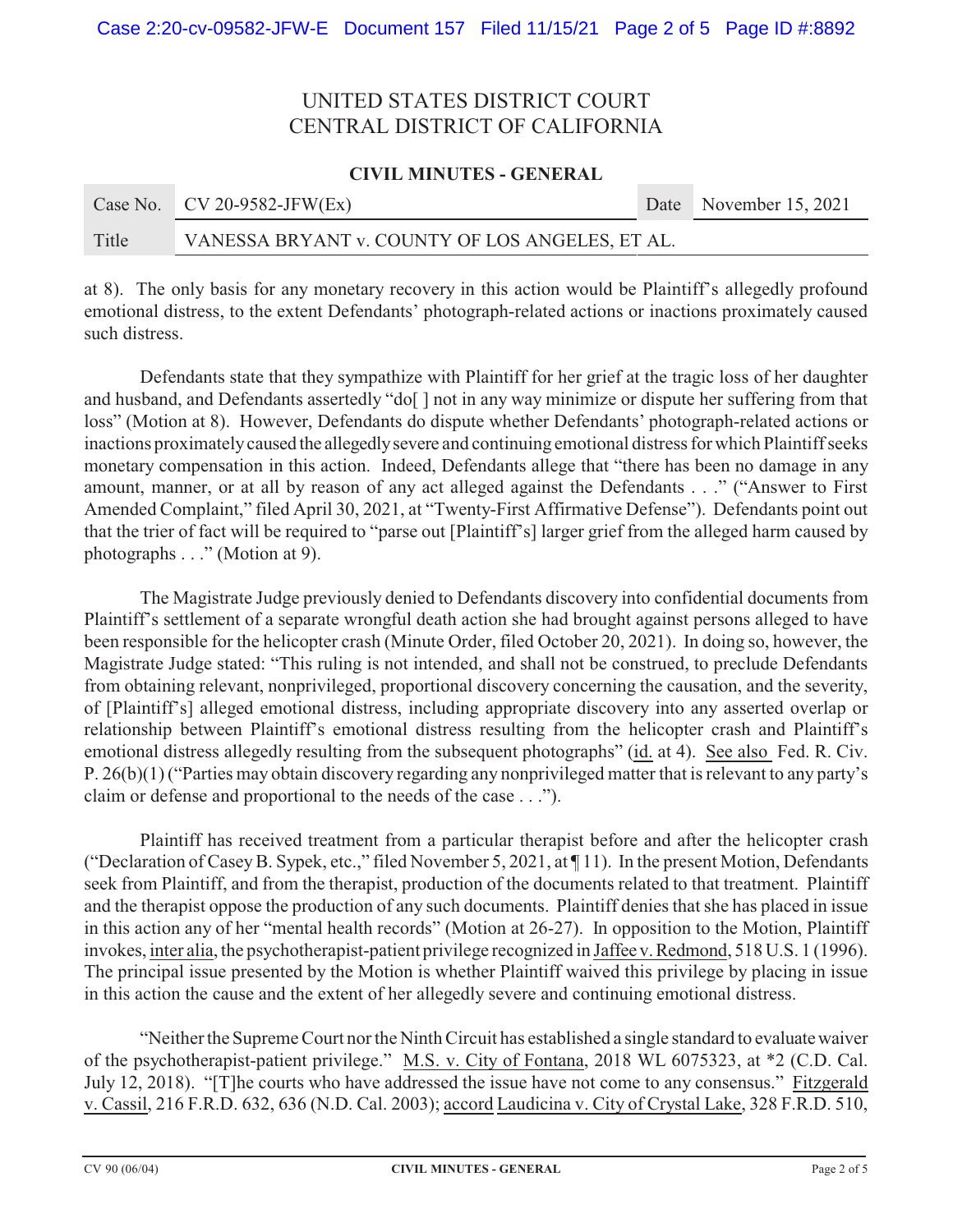## **CIVIL MINUTES - GENERAL**

|       | Case No. $CV 20-9582-JFW(EX)$                   | Date November 15, 2021 |
|-------|-------------------------------------------------|------------------------|
| Title | VANESSA BRYANT v. COUNTY OF LOS ANGELES, ET AL. |                        |

#### 512-18 (N.D. Ill. 2018).

Courts have applied one of three competing approaches to determine whether there has been a waiver of the privilege. Courts applying the "broad" approach have held that simply alleging emotional distress in a complaint constitutes waiver. see Doe v. City of Chula Vista, 196 F.R.D. 562, 568 (S.D. Cal. 1999) (adopting broad standard because "a plaintiff who seeks to recover for emotional distress damages is relying on her emotional condition as an element of her claim"). Under the "middle ground" approach, waiver is found only when a patient alleges more than "garden variety" emotional distress, such as "cases in which significant emotional harm is alleged or the mental condition is at the heart of the litigation." Ruhlmann v. Ulster County Department of Social Services, 194 F.R.D. 445, 449 (N.D.N.Y. 2000). Courts that adopt the "narrow" approach find waiver only when a patient affirmatively relies on the confidential psychotherapist-patient communications in support of his or her claims. Vanderbilt v. Town of Chillmark, 174 F.R.D. 225, 229 (D. Mass. 1997) ("privilege is waived if the communication between a psychotherapist and patient is, itself, put at issue by the patient").

#### M.S. v. City of Fontana, 2018 WL 6075323, at \*3.

Like the vast majority of courts, the Magistrate Judge does not endorse the "narrow" approach. The "narrow" approach conceivably would permit a plaintiff to: (1) place directly in controversy as the plaintiff's sole claim whether the plaintiff suffered extraordinary emotional distress because of the conduct of defendant(s); (2) pursue extraordinary monetary compensation against the defendant(s) for such alleged distress; and (3) as a litigation strategy, secrete from the defendants, and from the trier of fact, potentially the most probative (and perhaps the least partisan) evidence bearing on the disputed issues of damages and causation. The "narrow" approach is unfair and inequitable, at least under the circumstances of the present Motion. See, e.g. E.E.O.C. v. California, 258 F.R.D. 391, 400 (E.D. Cal. 2009) ("the emotional distress damages is the crux of Plaintiff's case. . . . To protect the [medical/psychological] records would allow Plaintiff to proceed with a claim on unequal terms"); Jackson v. Chubb Corp., 193 F.R.D. 216, 225 (D. N.J. 2000) ("Depriving a defendant of [a plaintiff's mental health records], while allowing a plaintiff to seek damages for emotional distress and simultaneously seek cover under a claim of privilege would simply be contrary to the most basic sense of fairness and justice . . ."); Lanning v. Southeastern Pennsylvania Transportation Authority, 1997 WL 597905, at \*2 (E.D. Pa. Sept. 17, 1997) ("in the interest of adequate and fair discovery" into the cause(s) of the plaintiffs' alleged emotional distress, the court applied the "broad" approach, even though the plaintiffs had agreed not to present any expert testimony at trial).

Although sometimes characterized as the "majority" approach, the "middle ground" approach has drawn caustic criticism as "analytically unsound" and "exceedingly difficult to apply." See, e.g., Laudicina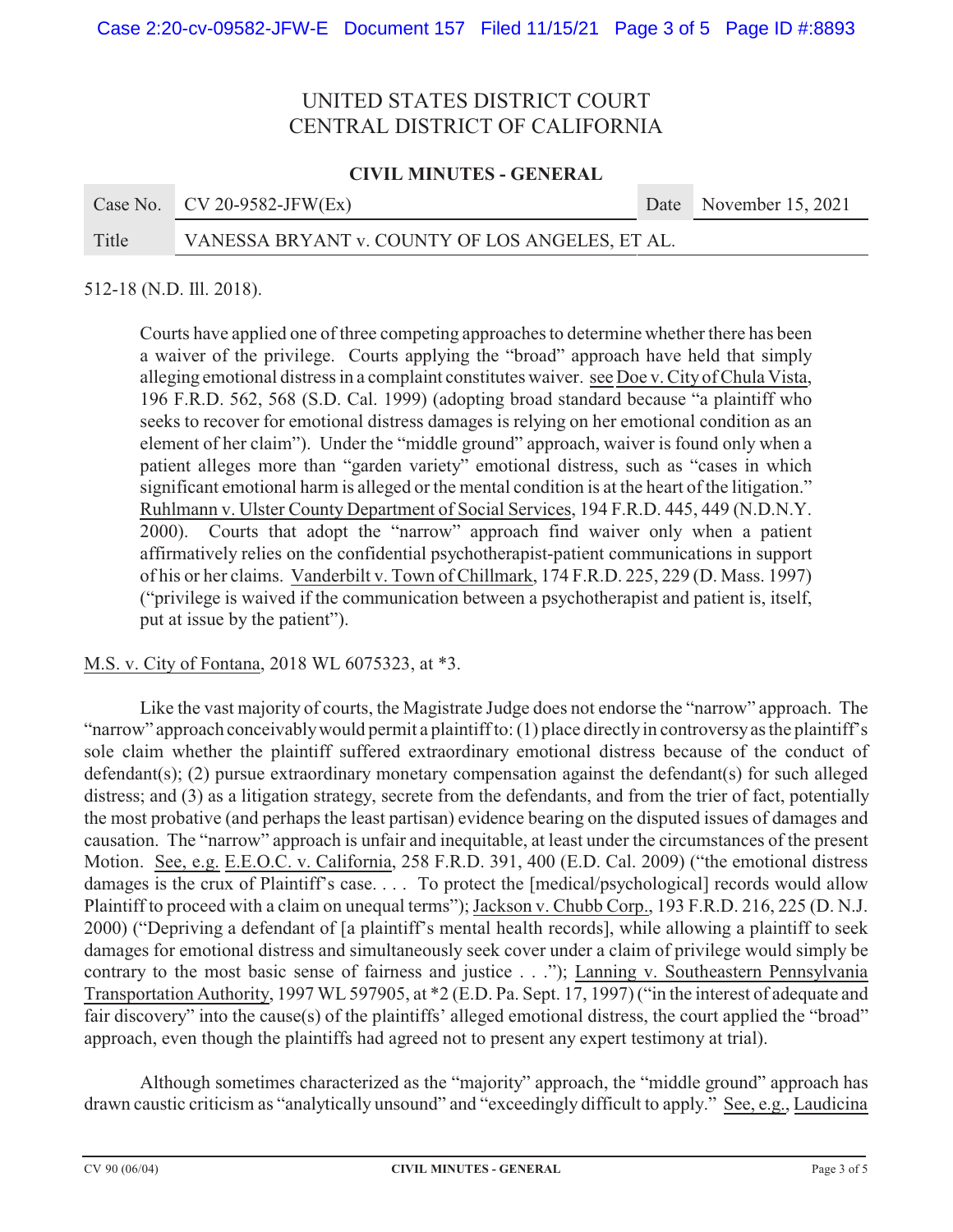## **CIVIL MINUTES - GENERAL**

|       | Case No. $CV 20-9582-JFW(EX)$                   | Date November 15, 2021 |
|-------|-------------------------------------------------|------------------------|
| Title | VANESSA BRYANT v. COUNTY OF LOS ANGELES, ET AL. |                        |

v. City of Crystal Lake, 328 F.R.D. at 516 ("Analytically, it is difficult to find that plaintiffs that [sic] seek damages to their mental health have not placed their mental health in issue. The 'garden variety' approach demurs on that axiomatic premise and supposes that plaintiffs did not place their mental health at issue. But, of course, plaintiffs placed their mental health at issue . . . ; "[a]ttempting to reconcile when a plaintiff is merely seeking 'garden variety' damages as compared to something more is a fool's errand"); see also Flowers v. Owens , 274 F.R.D. 218, 225 (N.D. Ill. 2011) ("the problem in these ["middle ground"] cases is definitional and stems from the imprecision and elasticity of the phrase 'garden variety.'"; collecting varying definitional formulations of the phrase); Green v. St. Vincent's Medical Center, 252 F.R.D. 125, 129 (D. Conn. 2008) ("there remains broad disagreement between courts . . . as to what constitutes a mere 'garden variety' emotional distress claim").

The Magistrate Judge is inclined to conclude that the "broad" approach to the waiver issue is the preferable approach. The Northern District of California applied the "broad" approach in Bangoura v. Andrew-Boudin Bakeries, 2012 WL 5349991, at \*2 (N.D. Cal. Oct. 29, 2012), where that court aptly reasoned:

In the present matter, Plaintiff seeks \$600,000.00 in compensation for emotional distress that he allegedly suffered because of Defendant's actions and has testified that Defendant is one of multiple causes of his alleged emotional distress. By bringing this cause of action, Plaintiff has placed his mental condition at issue and therefore waived the psychotherapist privilege and his privacy rights with respect to his medical records. Defendant is entitled to reasonable discovery that will shed light on the nature of Plaintiff's alleged emotional distress and on the sources that proximately gave rise to it.

For purposes of the present Motion, however, the Magistrate Judge need not choose between the "broad" approach and the "middle ground" approach. Under either approach, Plaintiff has waived her psychotherapist-patient privilege by placing into controversy the reportedly extraordinary, continuing emotional distress allegedly resulting from Defendants' photograph-related actions or inactions. Although the various definitional formulations of "garden variety" emotional distress may be imprecise and elastic, under no reasonable definition of the phrase may the emotional distress claimed by Plaintiff in this action properly be characterized as "garden variety."

Plaintiff's (and the therapist's) remaining arguments are also unpersuasive, except that the Magistrate Judge has concluded that the temporal scope of Defendants' requests should be narrowed from almost twelve years to less than five years, in the interests of proportionality. See Fed. R. Civ. P. 26(b)(1).

The requests are plainly relevant to the claims and defenses herein and, as narrowed by this order, the requests are proportional to the needs of the case. See id.